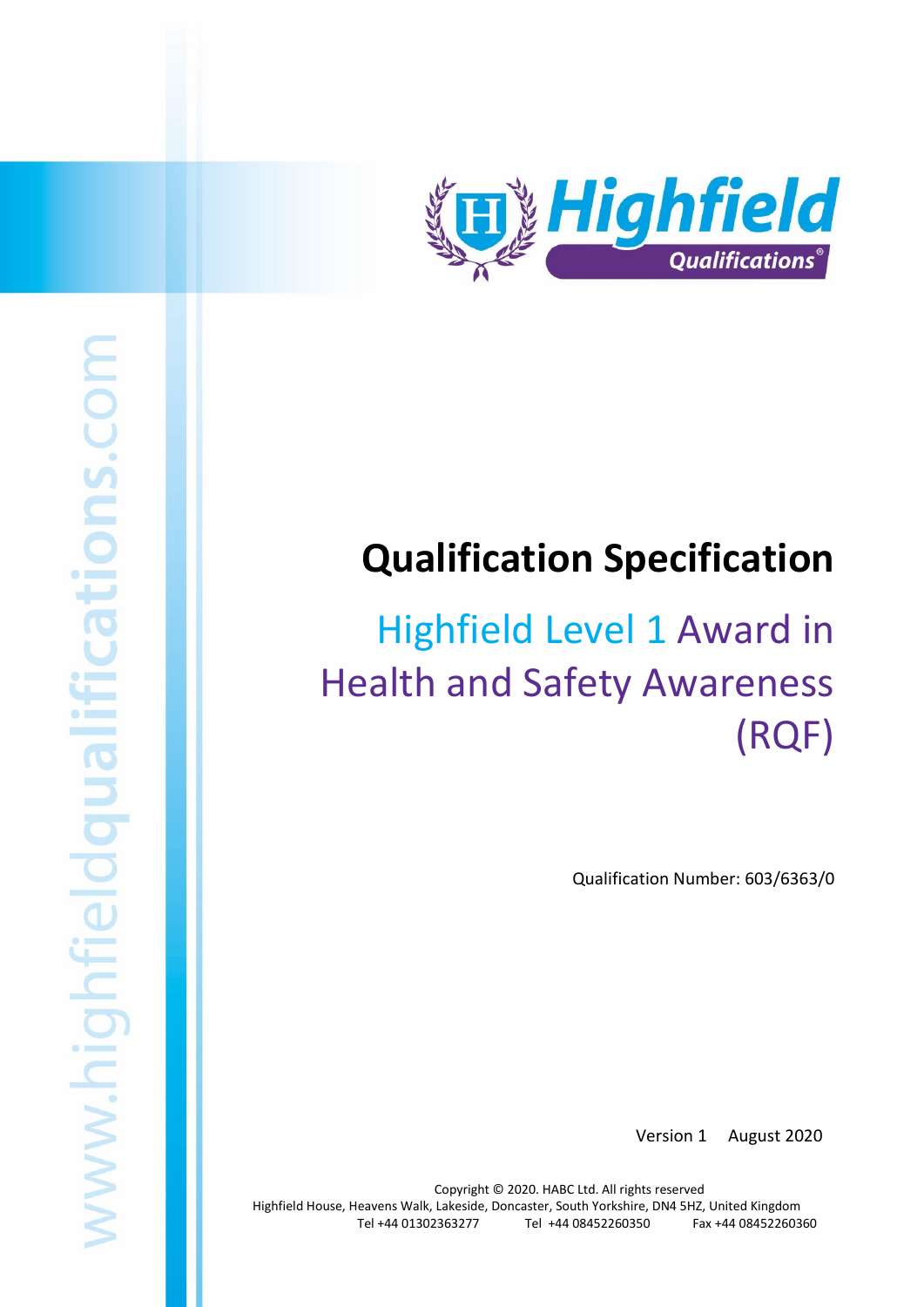

# **Contents**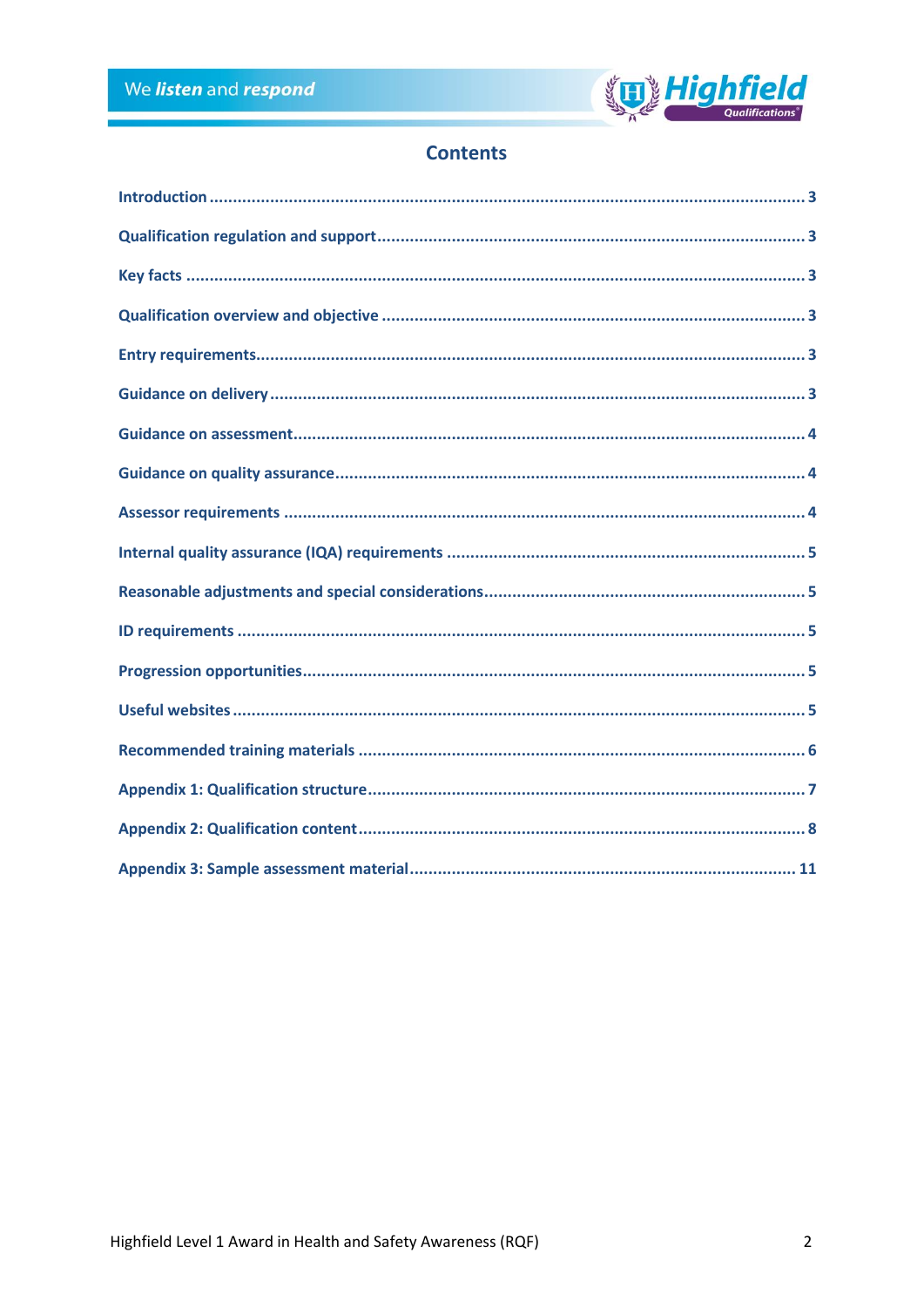

## **Highfield Level 1 Award in Health and Safety Awareness (RQF)**

#### <span id="page-2-0"></span>**Introduction**

This qualification specification is designed to outline all you need to know to offer this qualification at your centre. If you have any further questions, please contact your account manager.

#### <span id="page-2-1"></span>**Qualification regulation and support**

The Highfield Level 1 Award in Health and Safety Awareness (RQF) has been developed and is awarded by Highfield Qualifications and sits on the Regulated Qualifications Framework (RQF). The RQF includes those qualifications regulated by Ofqual and CCEA Regulation. This qualification is also regulated by Qualifications Wales.

#### <span id="page-2-2"></span>**Key facts**

| 603/6363/0            |
|-----------------------|
| 60363630              |
| $\mathcal{L}$         |
| Portfolio of evidence |
| 21                    |
| 24                    |
|                       |

#### <span id="page-2-3"></span>**Qualification overview and objective**

The objective of this qualification is to support a role in the workplace, providing learners with an awareness of the hazards and risks within their working environment. It is also suitable for learners who are preparing for employment where health and safety can be applied to their learning environment. It provides learners with an understanding of the main responsibilities of employees and employers with regards to health and safety, as well as an understanding of how the workplace can affect health and safety.

#### <span id="page-2-4"></span>**Entry requirements**

To register for this qualification, learners are required to be 16 years of age or above. Learners are also required to be situated in an environment where health and safety practices will need to be applied.

#### <span id="page-2-5"></span>**Guidance on delivery**

The total qualification time for this qualification is 24 hours, of which 21 are recommended as guided learning hours.

<span id="page-2-6"></span>TQT is an estimate of the total number of hours it would take an average learner to achieve and demonstrate the necessary level of attainment to be awarded with a qualification, both under direct supervision (forming guided learning hours) and without supervision (all other time). TQT and GLH values are advisory and assigned to a qualification as guidance.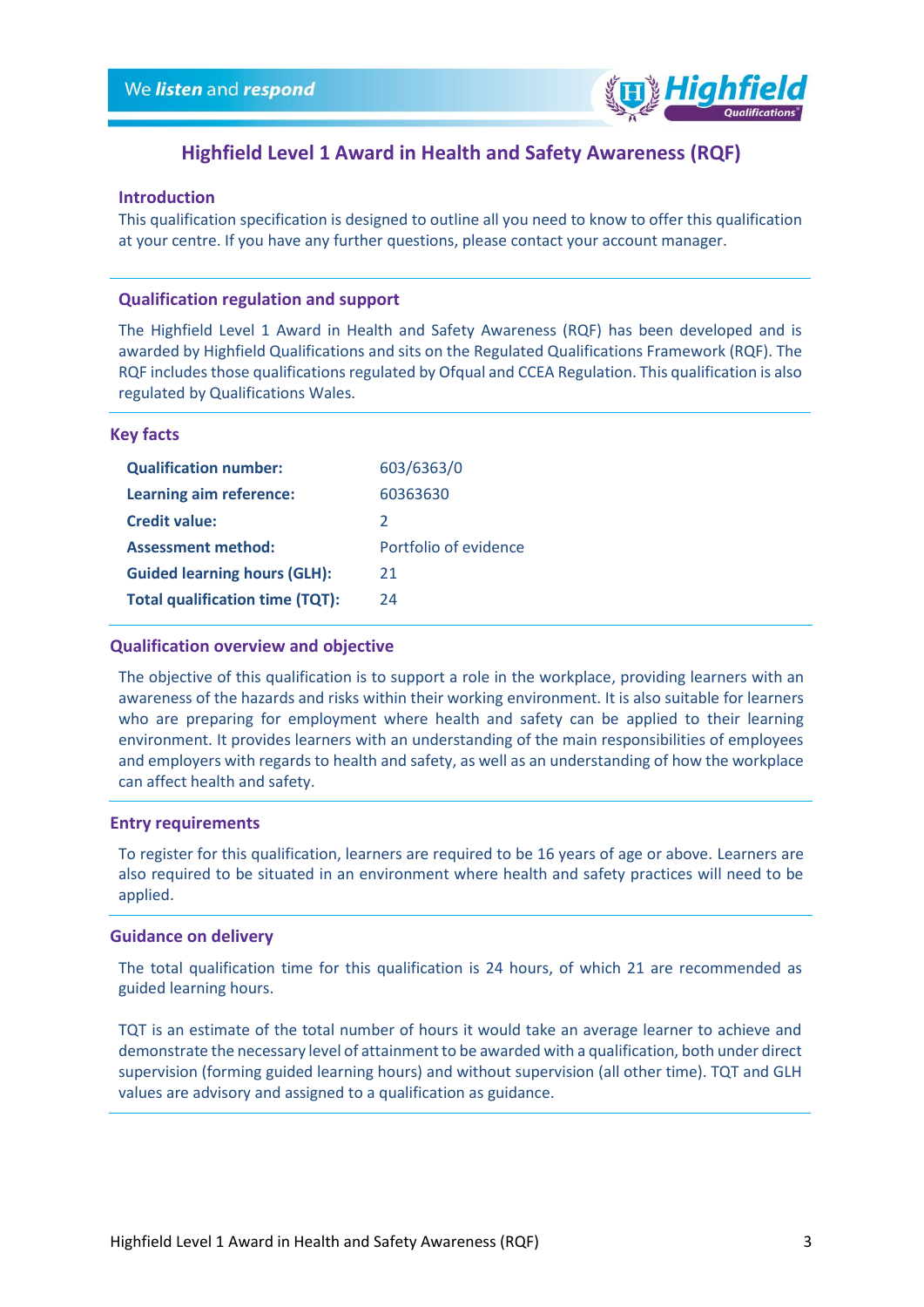

#### **Guidance on assessment**

This qualification is assessed through the completion of a portfolio of evidence that will also be internally quality assured by the centre. A portfolio of evidence gives centres flexibility in how individual assessment criteria are assessed, and Highfield Qualifications promotes holistic assessment. Additional guidance is included at the bottom of each unit suggesting how each assessment criteria can be assessed. Suggested assessment paperwork is available on the Highfield Qualifications website.

Learners must achieve all of the pass criteria across all units to be awarded a Pass. Examples of evidence for the portfolio could include:

- worksheets
- record of oral and written questioning
- assignments/projects/reports
- candidate and peer reports
- record of professional discussion

Centres must take all reasonable steps to avoid any part of the assessment of a learner (including any internal quality assurance and invigilation) being undertaken by any person who has a personal interest in the result of the assessment.

#### <span id="page-3-0"></span>**Guidance on quality assurance**

Highfield Qualifications requires centres to have in place a robust mechanism for internal quality assurance. Internal quality assurance must be completed by an appropriately qualified person and that person must not have been involved in any aspect of the delivery or assessment of the course they are quality assuring.

Highfield Qualifications will support centres by conducting ongoing engagements to ensure and verify the effective and efficient delivery of the qualification.

#### <span id="page-3-1"></span>**Assessor requirements**

Highfield Qualifications **recommends** nominated assessors for this qualification to meet the following requirements.

- Have current, relevant occupational expertise and knowledge that has been gained through 'hands-on' experience in the industry and relevant qualifications.
- Hold or be working towards a recognised assessing qualification, which could include any of the following:
	- − Level 3 Award in Assessing Competence in the Work Environment
	- − Level 3 Certificate in Assessing Vocational Achievement
	- − A1 Assess Learner Performance Using a Range of Methods
	- − D32 Assess Learner Performance and D33 Assess Learner Using Different Sources of Evidence
- Maintain appropriate continued professional development (CPD) for the subject area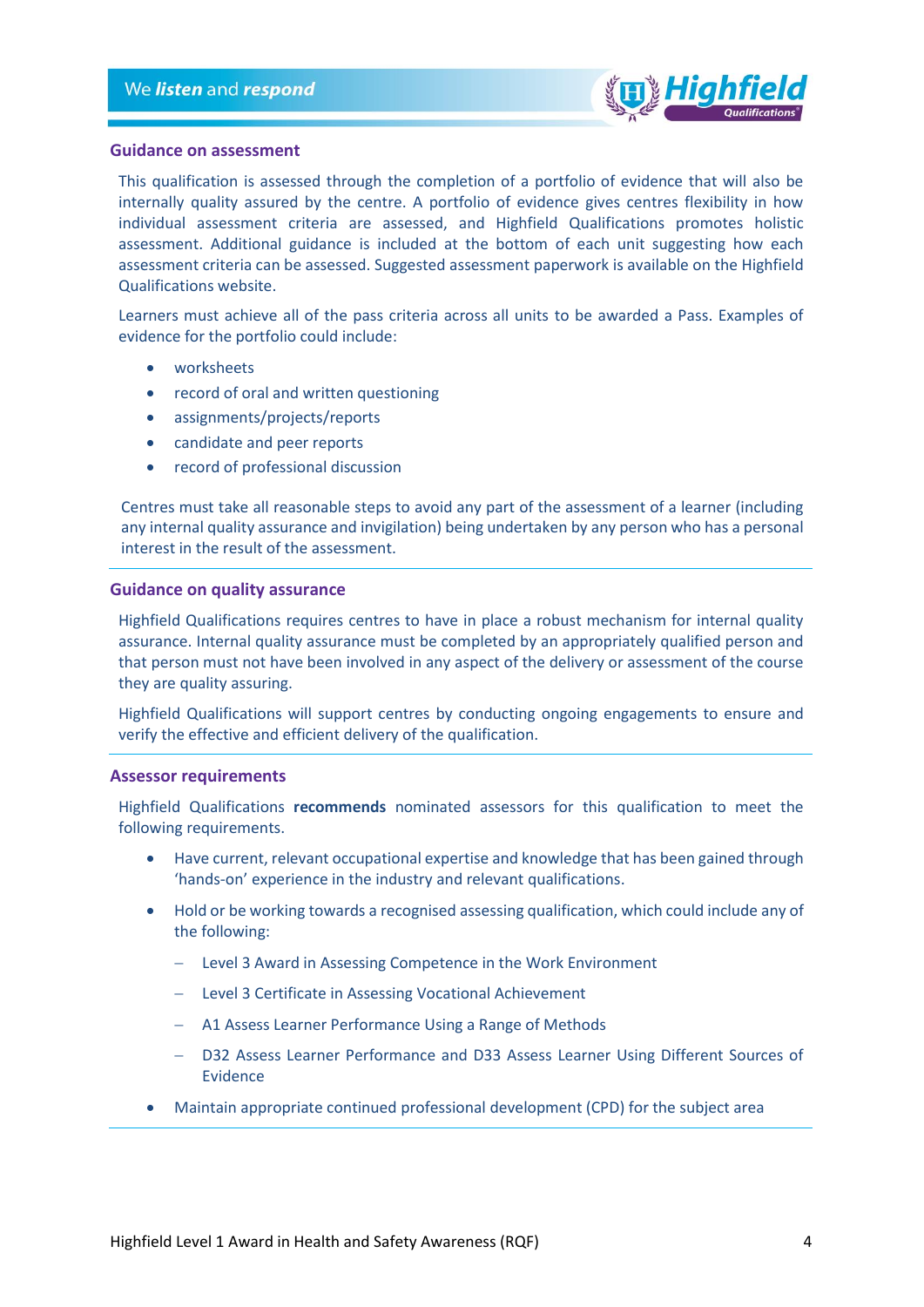

### <span id="page-4-0"></span>**Internal quality assurance (IQA) requirements**

Highfield Qualifications **recommends** internal quality assurers for this qualification to meet the following requirements.

- Have relevant subject knowledge.
- Hold or be working towards a recognised internal quality assurance qualification, which could include any of the following:
	- − Level 4 Award in the Internal Quality Assurance of Assessment Processes and Practice
	- − Level 4 Certificate in Leading the Internal Quality Assurance of Assessment Processes and Practice
	- D34 or V1 verifier awards
- Maintain appropriate continued professional development (CPD) for the subject area

#### <span id="page-4-1"></span>**Reasonable adjustments and special considerations**

Highfield Qualifications has measures in place for learners who require additional support. Please refer to Highfield Qualifications' Reasonable Adjustments Policy for further information/guidance.

#### <span id="page-4-2"></span>**ID requirements**

It is the responsibility of the centre to have systems in place to ensure that the person taking an assessment is indeed the person they are claiming to be. All centres are therefore required to ensure that each learner's identification is checked before they undertake the assessment. Highfield Qualifications recommends the following as proof of a learner's identity:

- a valid passport (any nationality)
- a signed UK photocard driving licence
- a valid warrant card issued by HM forces or the police
- another photographic ID card, e.g. employee ID card, student ID card, travel card, etc.

If a learner is unable to produce any of the forms of photographic identification listed above, a centre may accept another form of identification containing a signature, for example, a credit card. Identification by a third-party representative, such as a line manager, human resources manager or invigilator, will also be accepted.

#### **For more information on learner ID requirements, please refer to Highfield Qualifications' Core Manual.**

#### <span id="page-4-3"></span>**Progression opportunities**

On successful completion of this qualification, learners may wish to continue their development by undertaking the Highfield Level 2 Award in Health and Safety within the Workplace (RQF).

#### <span id="page-4-4"></span>**Useful websites**

[www.highfieldqualifications.com](http://www.highfieldqualifications.com/) (Qualifications) [www.highfieldproducts.com](http://www.highfieldproducts.com/) (Products) [www.highfieldinternational.com](http://www.highfieldinternational.com/) (International) [www.highfieldelearning.com](http://www.highfieldelearning.com/) (E-learning)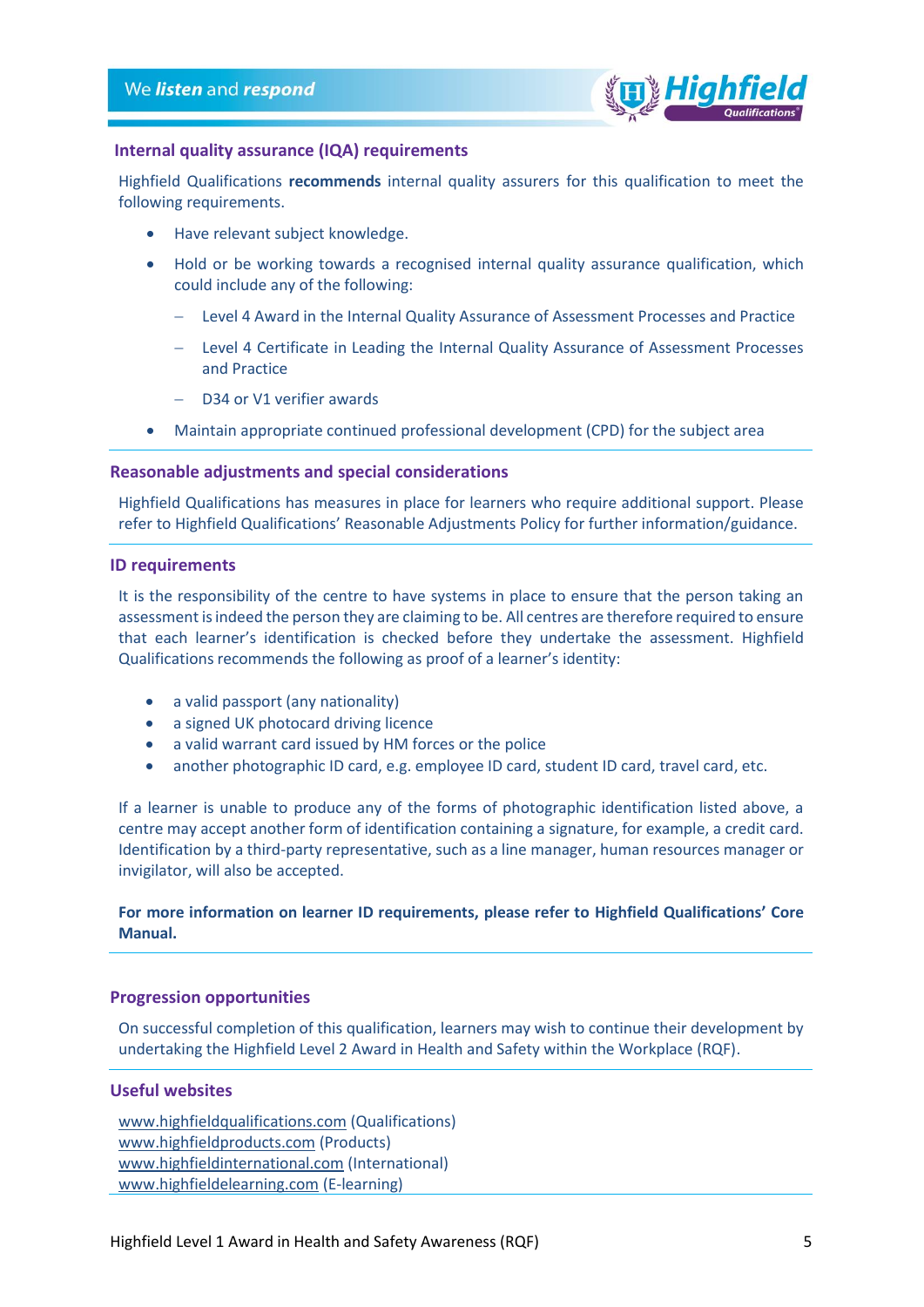

[www.hse.gov.uk](http://www.hse.gov.uk/) (Health and Safety Executive)

#### <span id="page-5-0"></span>**Recommended training materials**

The following resources have been reviewed by Highfield Qualifications and are recommended training materials for users of this qualification.

- The Essentials of Health and Safety: General. Sprenger R.A and Farrar D. Highfield International
- The Essentials of Health and Safety: A Guide for Carers. Sprenger R.A and Fisher I. Highfield International
- The Essentials of Health and Safety: in Food Premises. Sprenger R.A and Wordsworth M. Highfield International
- The Essentials of Health and Safety Level 1 Training Presentation, Highfield International
- Level 1 Health and Safety e-learning, Highfield International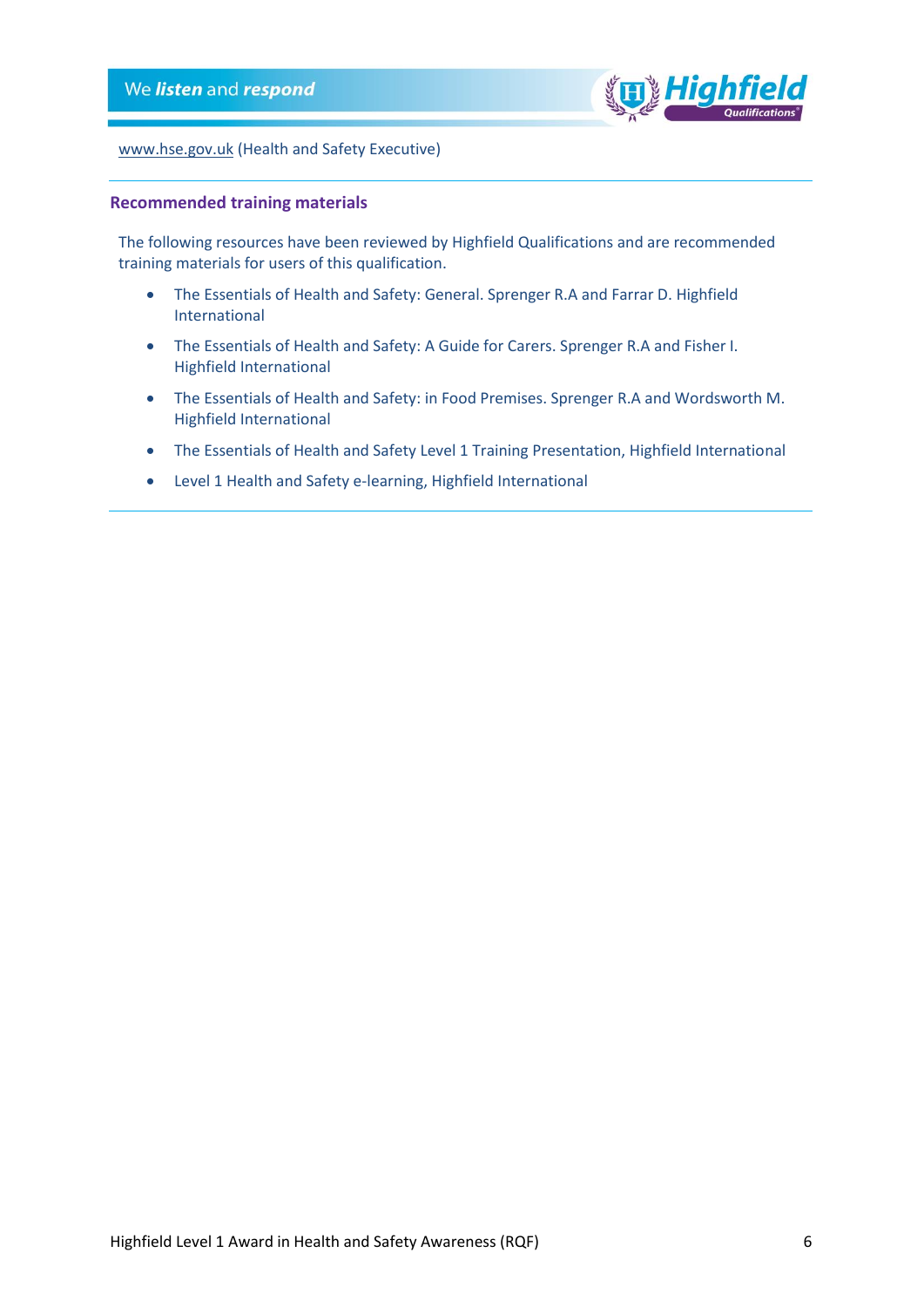

## <span id="page-6-0"></span>**Appendix 1: Qualification structure**

To complete the **Highfield Level 1 Award in Health and Safety Awareness (RQF)**, learners must complete the **1 mandatory unit**:

### **Mandatory group**

| Unit<br>reference | Unit title                               | Level | <b>GLH</b> | <b>Credit</b> |
|-------------------|------------------------------------------|-------|------------|---------------|
|                   | F/618/3753   Health and Safety Awareness |       |            |               |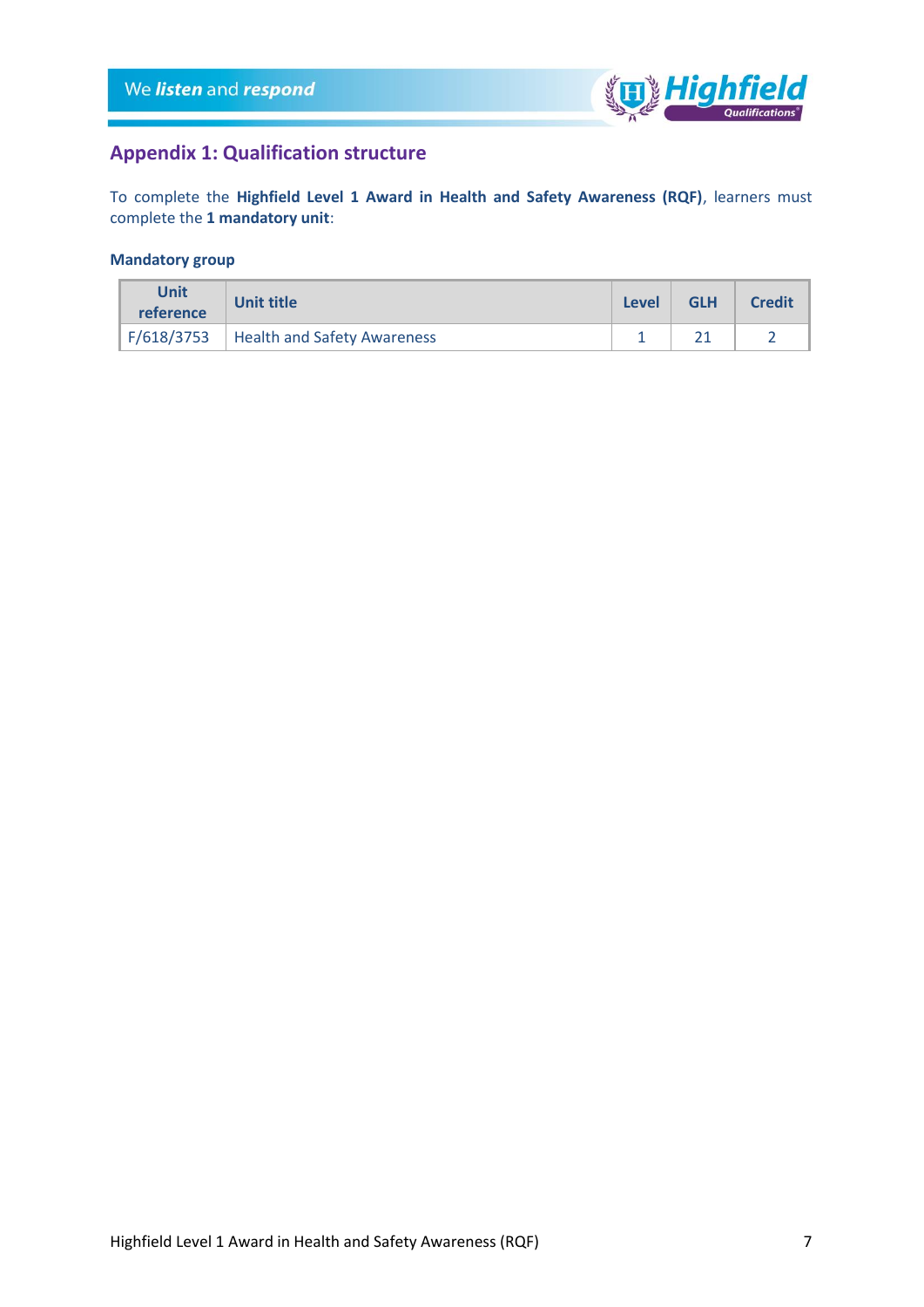r



# <span id="page-7-0"></span>**Appendix 2: Qualification content**

| Unit $1$ :              | <b>Workplace Health and Safety Awareness</b> |
|-------------------------|----------------------------------------------|
| Unit number: F/618/3753 |                                              |
| Credit:                 |                                              |
| GLH:                    | 21                                           |
| Level:                  |                                              |

|                         | <b>Learning Outcomes</b>                                                                                                   | <b>Assessment Criteria</b>                                                                                                                               |
|-------------------------|----------------------------------------------------------------------------------------------------------------------------|----------------------------------------------------------------------------------------------------------------------------------------------------------|
| <b>The learner will</b> |                                                                                                                            | <b>The learner can</b>                                                                                                                                   |
| 1.                      | <b>Understand the process of</b><br>maintaining health, safety and<br>welfare within own workplace or<br>place of learning | 1.1 Identify employer and employee duties relating to<br>health, safety and welfare within own workplace or<br>place of learning                         |
|                         |                                                                                                                            | 1.2 Outline the <b>benefits</b> of good health and safety<br>within own workplace or place of learning                                                   |
|                         |                                                                                                                            | 1.3 Describe the process for reporting injuries,<br>accidents, ill health and unsafe conditions within<br>own workplace or place of learning             |
|                         |                                                                                                                            | 1.4 Describe how safe working practices are enforced<br>within own workplace or place of learning                                                        |
| 2.                      | <b>Understand the role of risk</b><br>assessments within own workplace<br>or place of learning                             | 2.1 Define the terms hazard, risk, accident, near miss<br>and risk assessment                                                                            |
|                         |                                                                                                                            | 2.2 Identify the steps involved in a risk assessment and<br>why these are important                                                                      |
|                         |                                                                                                                            | 2.3 Identify the common hazards                                                                                                                          |
|                         |                                                                                                                            | 2.4 Outline the effects of workplace accidents, near<br>misses and ill health within own workplace or place<br>of learning                               |
|                         |                                                                                                                            | 2.5 Identify basic control measures for hazards in own<br>workplace or place of learning                                                                 |
|                         |                                                                                                                            | 2.6 Identify the appropriate personal protective<br>equipment (PPE) required for protection against<br>hazards within own workplace or place of learning |
|                         |                                                                                                                            | 2.7 Identify the different classes of health and safety<br>signage within own workplace or place of learning                                             |
| 3.                      | Understand where to find health and<br>safety-related information within<br>own workplace or place of learning             | 3.1 Identify the health and safety information that<br>should be provided to employees within own<br>workplace or place of learning                      |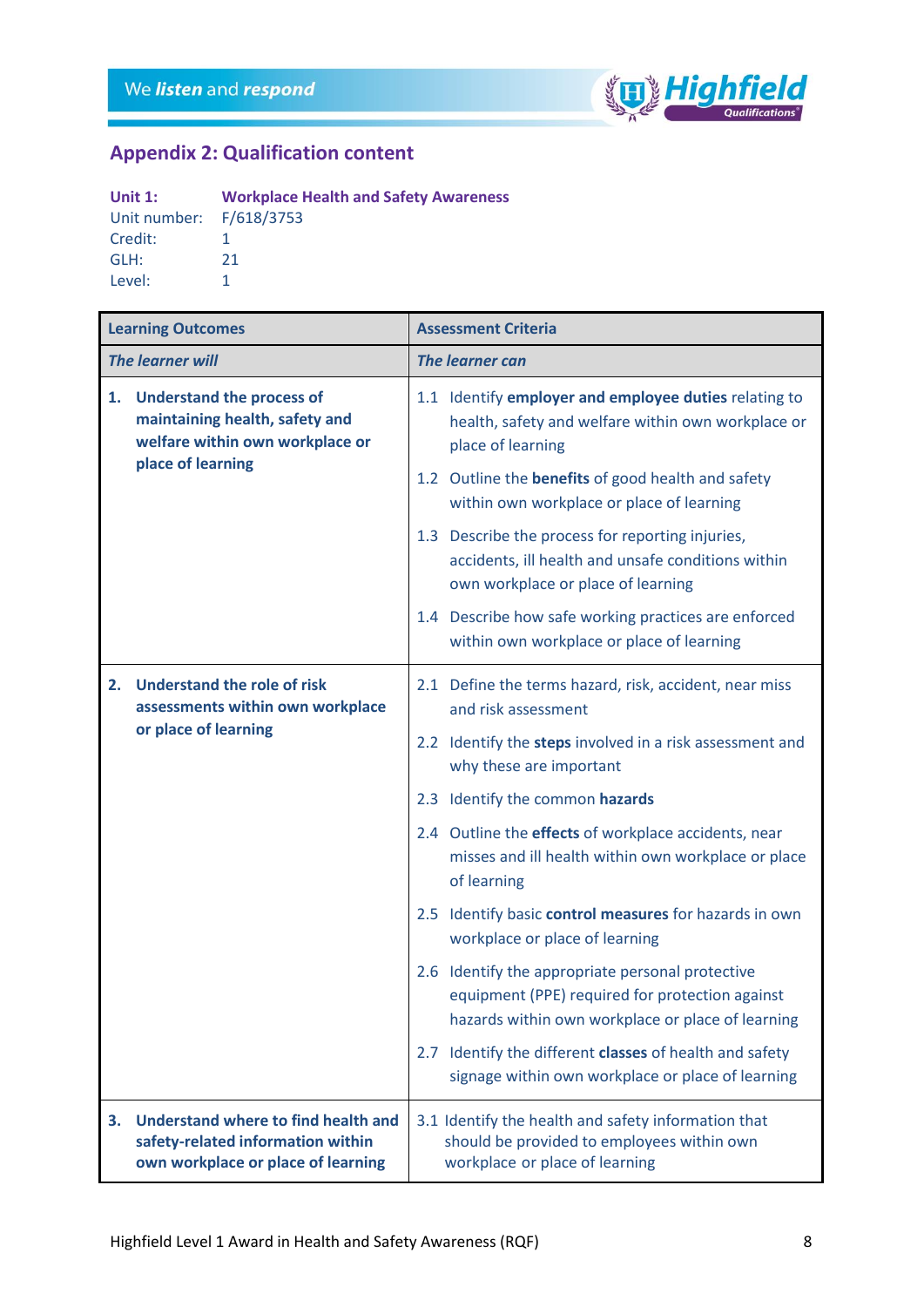

| <b>Learning Outcomes</b> | <b>Assessment Criteria</b>                                                                                     |
|--------------------------|----------------------------------------------------------------------------------------------------------------|
| <b>The learner will</b>  | <b>The learner can</b>                                                                                         |
|                          | 3.2 Identify where to obtain health and safety                                                                 |
|                          | information within own workplace or place of                                                                   |
|                          | learning                                                                                                       |
|                          | 3.3 Identify where to obtain health and safety<br>information outside of own workplace or place of<br>learning |

#### **Amplification and range**

**LO1 Understand the process of maintaining health, safety and welfare within own workplace**

- **Each person's duties** relating to health, safety and welfare
- The learner must cover:
	- o at least **two** of the following employer responsibilities:
		- − to provide a safe place of work
		- − to provide drinking water
		- − to provide toilets and washing facilities
		- − to provide a place to eat meals
	- o at least **two** of the following employee responsibilities:
		- − duty of care
		- − to follow employer instructions
		- − not to interfere with or misuse equipment provided for health and safety
		- − to report hazards, accidents and near misses
- **Benefits** of good health and safety
- The learner must cover **all** of the following:
	- o economic
	- o moral
	- o meets legal requirements

#### **LO2 Understand the role of risk assessments within own workplace**

- **Hazards**
- The learner must cover at least **five** hazards, which may include:
	- o slips, trips and falls from height
	- o ergonomics
	- o manual handling
	- o stress
	- o hazardous materials
	- o violence
- **Effects** of workplace accidents
- The learner must cover at least **three** effects, which may include:
	- o injury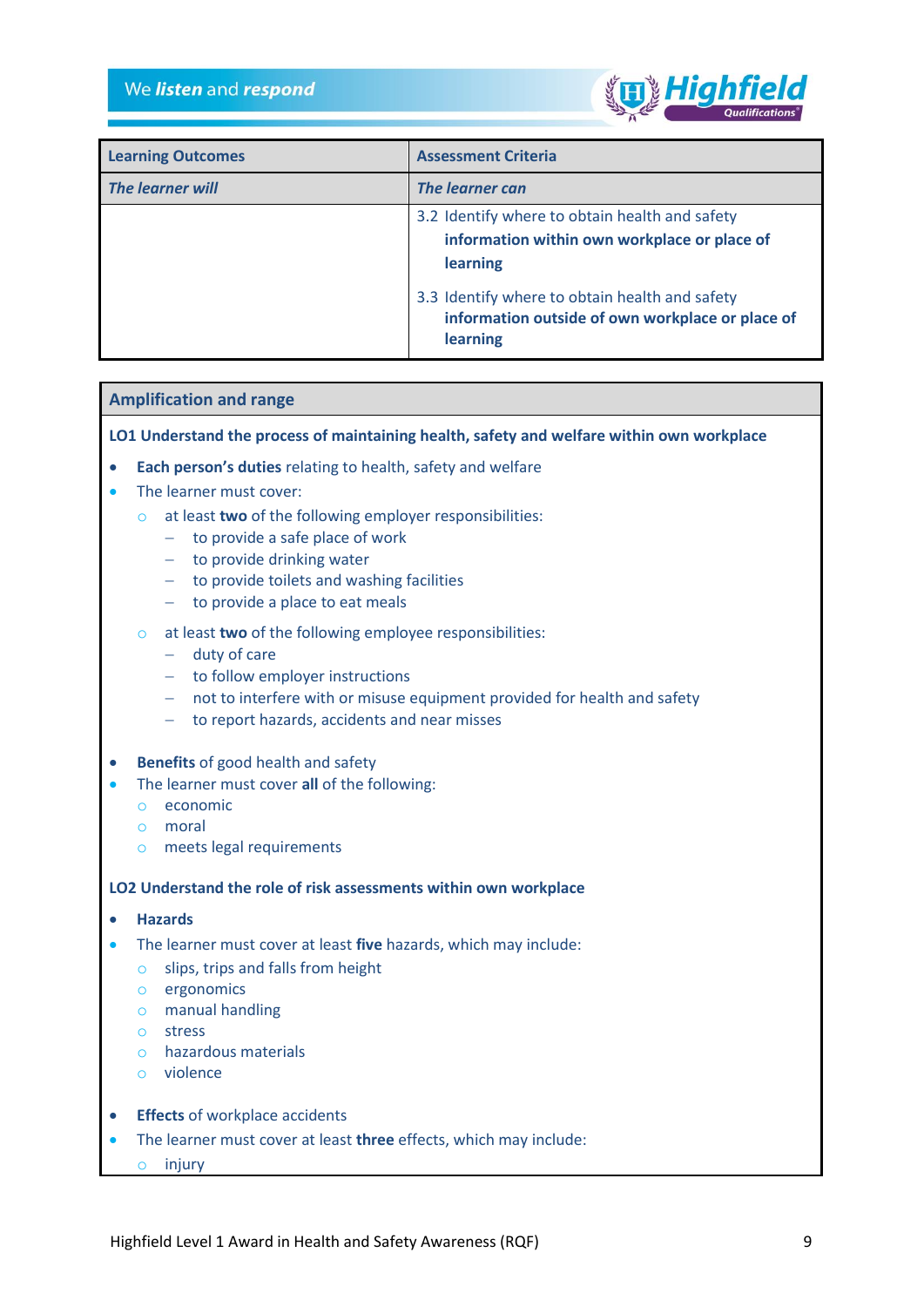

- o illness
- o financial loss
- o loss of reputation

#### • **Control measures**

- The learner must cover at least **three** control measures, which may include:
	- o good housekeeping
	- o barriers and enclosures
	- o safe lifting techniques and equipment
- **Classes** of health and safety signage**:**
- The learner must cover **all** of the following that apply to their workplace or place of learning:
	- o prohibition
	- o mandatory
	- o information
	- o warning

#### **LO3 Understand where to find health and safety-related information within own workplace**

- Where to obtain **information within own workplace**:
- The learner must cover at least **three** of the following:
	- $\circ$  safety signs types, shapes and colours
	- o toolbox talks
	- o team meetings or briefings
	- o representatives of employee safety
	- o safety representatives/committees
	- o internal documentation including accident/incident records
- Where to obtain health and safety **information outside of own workplace**:
- <span id="page-9-0"></span>• The learner must cover at least **one** of the following:
	- o HSE website
	- o HSE Approved Codes of Practice (ACOPs)
	- o HSE statistics